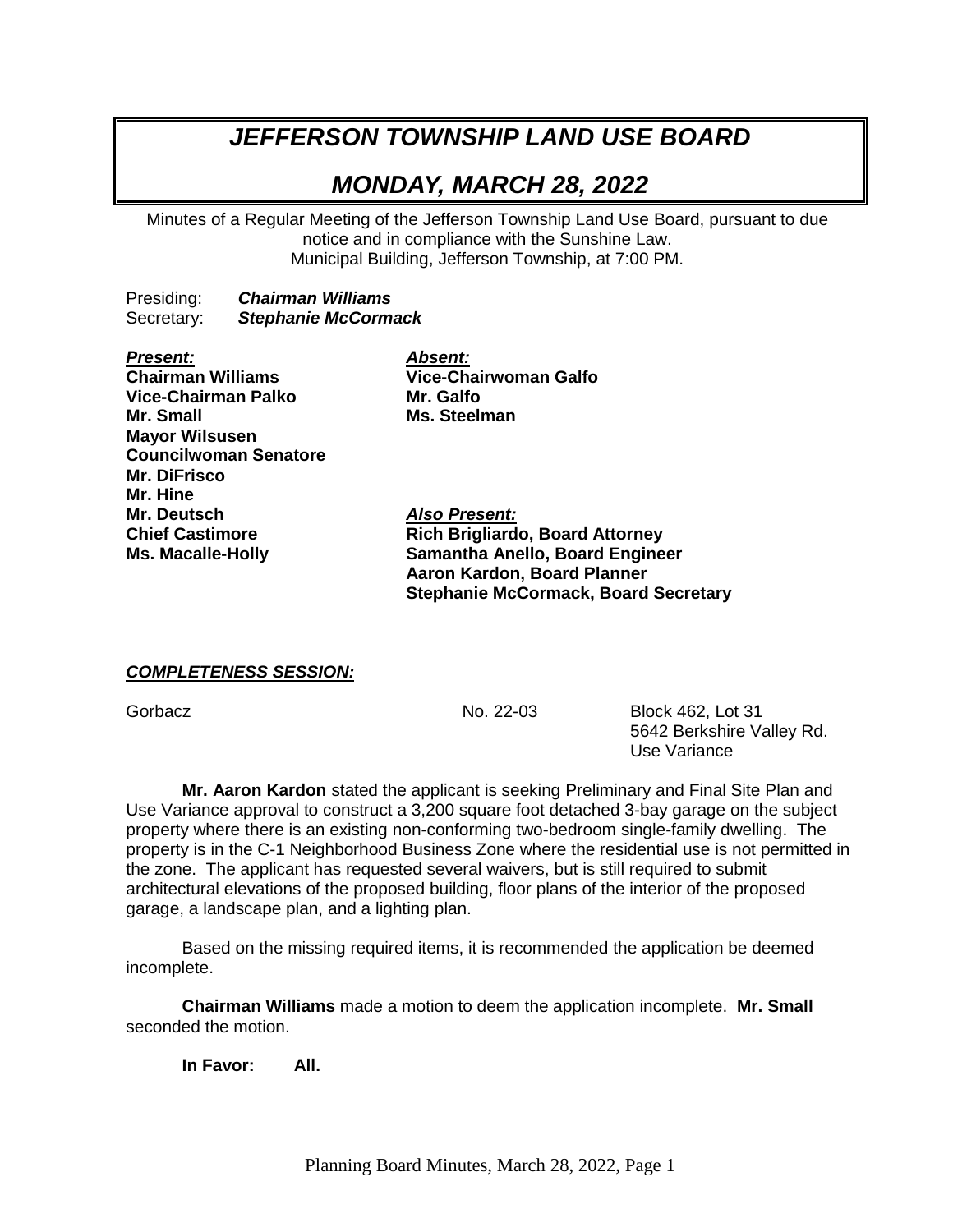## *The Board Attorney then swore in Samantha Anello, Board Engineer, and Aaron Kardon, Board Planner.*

# *REGULAR MEETING (IF DEEMED COMPLETE):*

Lake Hopatcong Ventures **No. 21-06** Block 198, Lot 4

Espanong Road Use Variance

**Mr. Bernd Hefele,** Attorney for the applicant, came forward. He explained the applicant is seeking to utilize the vacant property for farming. The farm-to-table operation will supply Alice's and The Windlass restaurants with fresh fruits and vegetables. The property is approximately one acre in the C-1 zone, and they are not proposing to build any structures. There is farming on the adjacent residential property, and all of the structures on that property were constructed with permits, in addition to the farming being a permitted accessory use in the zone.

**Ms. Lisa Palanchi,** General Manager for the applicant, was present and sworn in. She stated they are looking to farm approximately 17,000 square feet of the property. They will be planting peppers, lettuce, tomatoes, fruit trees, etc. There will be no outside sales/farm stand as part of this operation.

#### *Chairman Williams opened the meeting to the public. The public portion was closed.*

**Mr. DiFrisco** asked how the farming operation would work. He is concerned about the surrounding residential properties being subject to sprayed fertilizer, manure smell, etc.

**Mr. Hefele** stated that the equipment used to run this farm will not be any larger than what the average residential home would use.

**Mr. Andrew Cangiano,** the applicant's Engineer, was present and sworn in. He presented Exhibit A-1, a series of three (3) photographs of the farm equipment to be used. He then presented Exhibit A-2, the subject property (Lot 4) and the adjoining farmhouse property (Lot 4.02). The subject property will be accessed through the existing driveway on Lot 4.02. He then presented Exhibit A-3, a colorized version of Sheet C-4 of the submitted Site Plan. The existing conditions were discussed, and the rear of the property will remain untouched. No other improvements are proposed other than to level 1/3 of the property for farming. There will not be a secondary driveway, and the irrigation will be provided by well water. The area of disturbance will be 27,447 square feet, and the equipment used for farming will be stored in the barn on the adjoining lot.

**Chief Castimore** asked if there were any current photos of the property.

**Mr. Hefele** stated that there are not, but the Planner's testimony would include aerial photographs of the existing conditions on the property.

**Chief Castimore** stated he had walked the property over the summer with the farmer, and there was a huge pile of dirt on the property.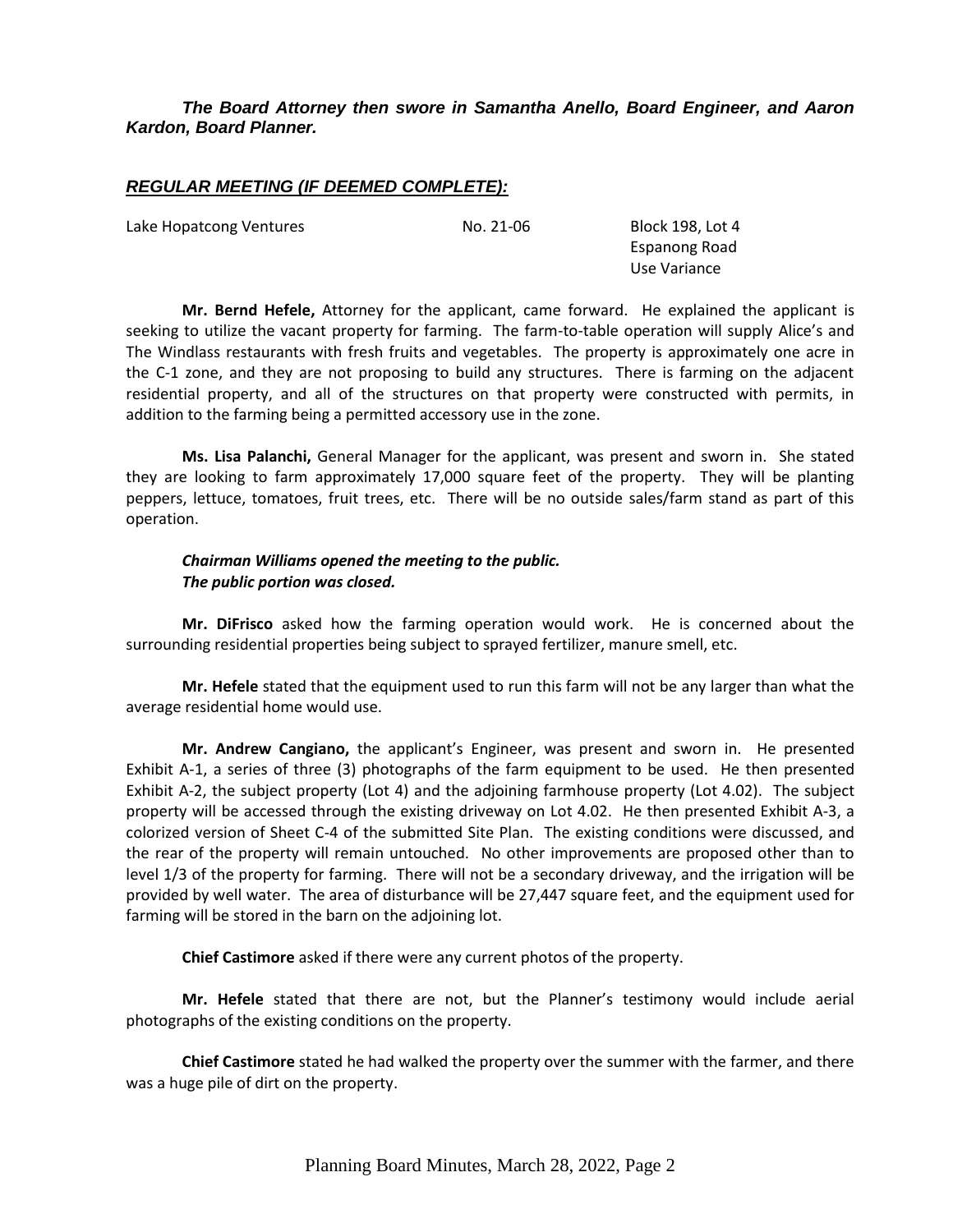**Mr. Hefele** stated that he was unaware of any such pile of dirt, but current aerial photos will be shown with the existing conditions of the property.

**Ms. Anello** asked if it was a net cut or a net fill, and is it significant.

**Mr. Cangiano** stated it is a net cut at about 10%, being cut down to approximately 3 or 4%.

**Ms. Anello** asked if application has been made to the Morris County Planning Board and for soil erosion.

**Mr. Hefele** stated that both of those applications have been submitted.

**Mr. Cangiano** stated that they have received approval for soil erosion, but no word yet from the Morris County Planning Board.

**Ms. Anello** asked if there would be any stormwater management mitigation for runoff onto the county road.

**Mr. Cangiano** stated that the property will be leveled to a certain extent, with crops planted during the warmer weather and cover crop planted during the winter months, promoting absorption. He stated that there may be an option for rain barrels on the property.

**Ms. Anello** agreed that the addition of rain barrels would be helpful. She then asked for clarification that phosphorus fertilizers would not be used.

**Mr. Cangiano** stated that the fertilizer would be phosphorus-free. The fertilizer will be a combination of organic materials. He then stated that there are no plans to merge the lots, but there will be a cross-easement between the properties.

**Vice-Chairman Palko** asked what the hours of operation would be, and how many trees will be removed.

**Mr. Hefele** stated the hours of operation would be within the limits of the Township Noise Ordinance.

**Mr. Cangiano** stated there will be 57 trees of varying sizes removed.

**Vice-Chairman Palko** asked if some of the trees to be removed would be replaced with fruit trees.

**Mr. Hefele** stated that they will be replacing some of the trees with apple and peach trees.

**Vice-Chairman Palko** asked if there would be any bee hives on the property.

**Mr. Hefele** stated there would not be any bee hives on the property. There are, however, a few bee hives on the adjacent property, and they have had no complaints from neighboring properties.

**Vice-Chairman Palko** asked if there would be any animals on the property.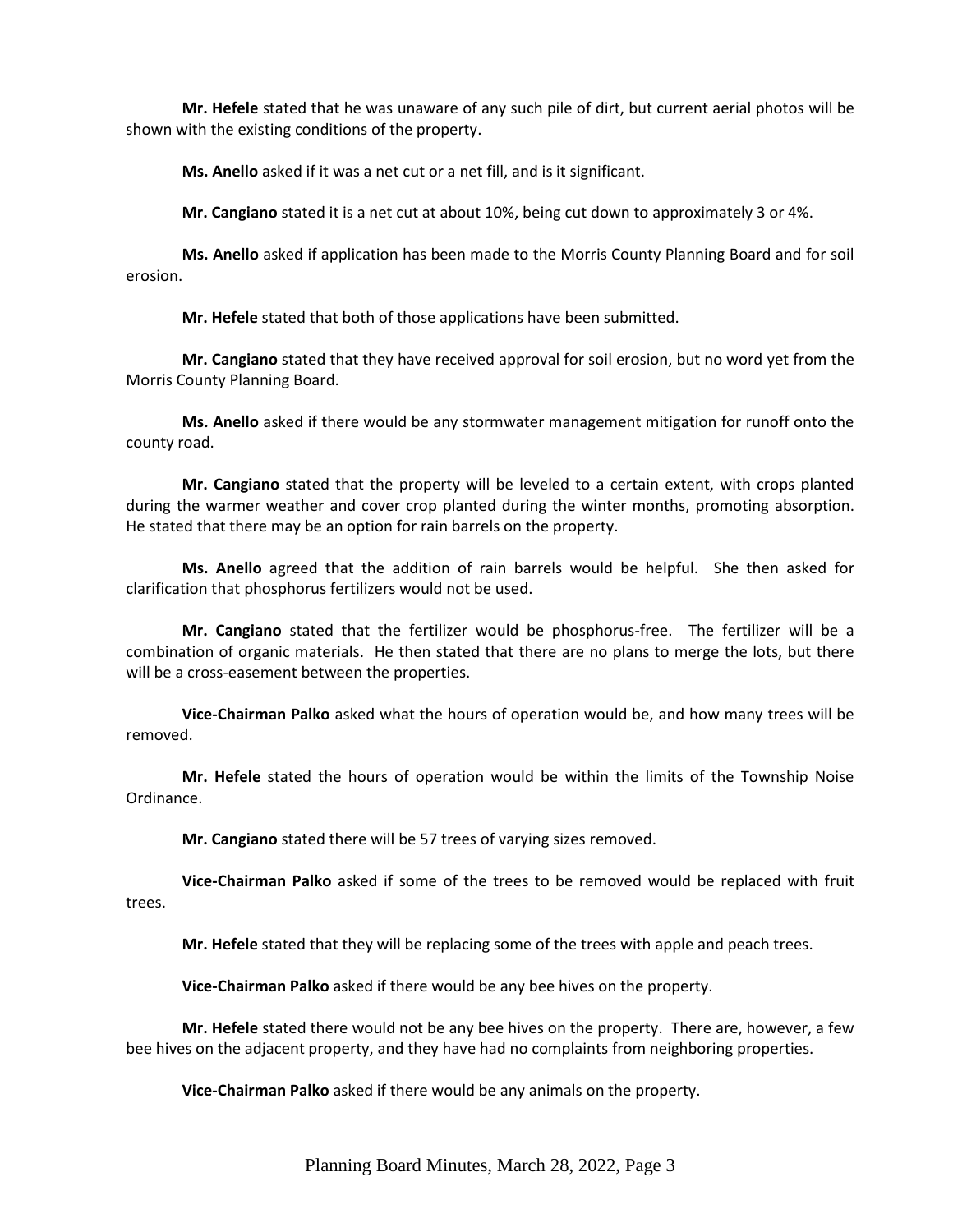**Mr. Hefele** stated there would not be any animals on the property.

**Vice-Chairman Palko** asked about the irrigation on the property.

**Mr. Hefele** stated that the irrigation will be serviced by a well with water lines and sprinklers. Farming will stop in November when the cover crop will be planted.

**Vice-Chairman Palko** asked if there will be any roadside farm stands.

**Mr. Hefele** stated there would not be any roadside farm stand, and the applicant would agree to that as a condition of the resolution.

**Vice-Chairman Palko** asked what would be done with the harvested waste.

**Mr. Hefele** stated the harvested waste would be composted and there will be no dumpster required.

**Mr. Matt Flinn,** the applicant's Planner, was present and sworn in. He presented Exhibit A-4, seven pages of photographs and maps of the property. He explained the Exhibit in detail. The intended use is less obtrusive than any other use that would be permitted in the zone, and only 37% of the property will be used for farming; the rest will remain untouched. The positive criteria include Purposes A, G. I, and N. With regard to any negative criteria, he does not believe there would be any substantial detriment to public good, health and safety.

**Mr. Aaron Kardon** asked what types of vehicles would be leaving and entering the site.

**Mr. Hefele** stated that the vehicles leaving and entering the site will not be any different than the vehicles already being utilized at the farmhouse.

**Mr. Kardon** asked if the gator was electric or used gasoline.

**Mr. Hefele** stated the gator is electric and is very similar to a golf cart.

*Chairman Williams opened the meeting to the public. The public portion was closed.*

**Chief Castimore** made a motion to approve the application with the conditions as discussed. **Mr. Small** seconded the motion.

**In Favor: Vice-Chairman Palko, Chief Castimore, Mr. Hine, Mr. DiFrisco, Mr. Deutsch, Mr. Small, and Chairman Williams.**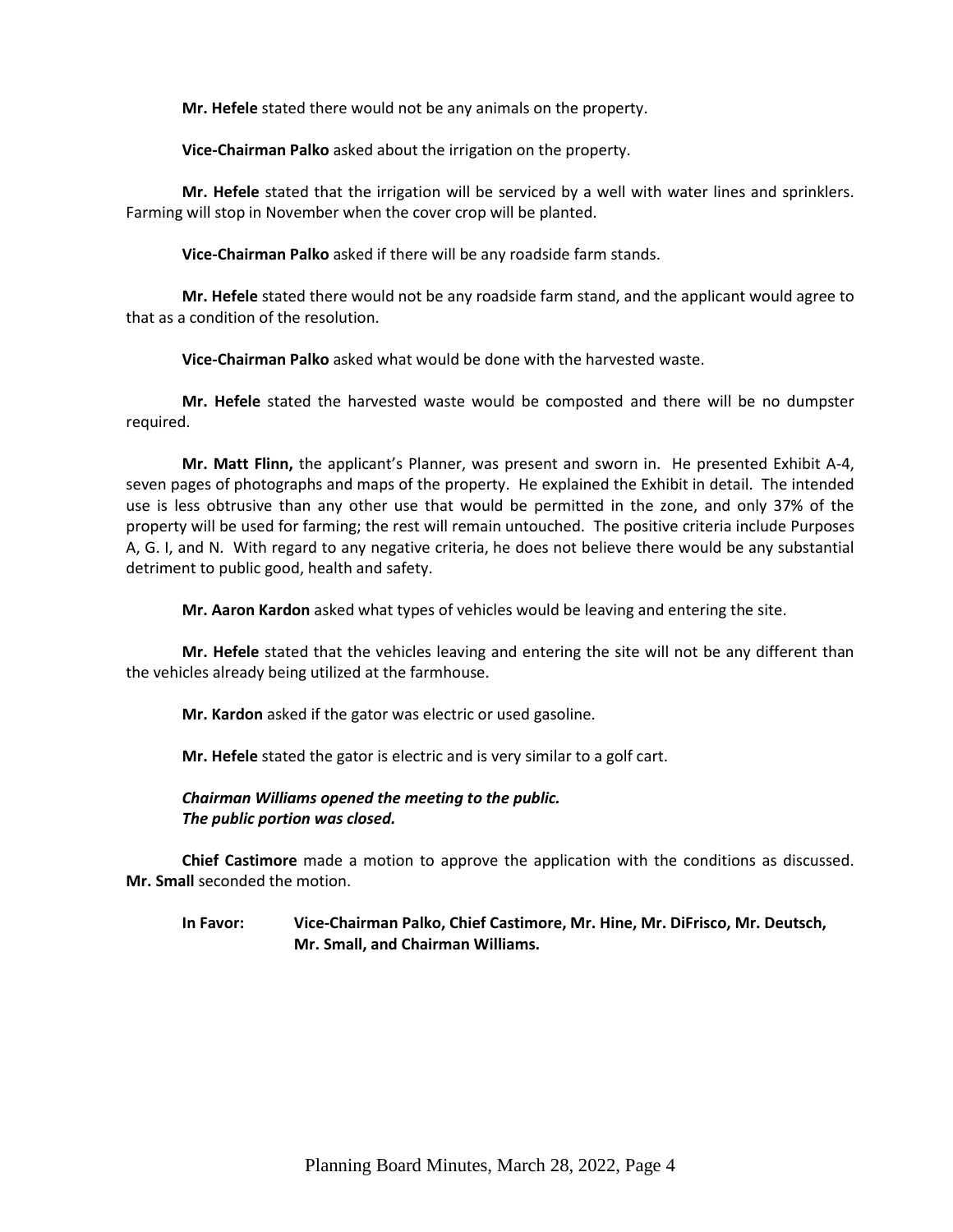Washington Hospitality Group No. 21-11 Block 272.01, Lot 8

647 Route 15 South Preliminary Major Site Plan

**Mr. Bernd Hefele,** the Attorney for the applicant, was present. The applicant is proposing to demolish all of the existing structures on the property and construct a three-story self-storage facility. The property is approximately one acre, and is located in the redevelopment zone.

**Mr. Ken Fox,** the applicant's Architect and Planner, was present and sworn in. He presented Exhibit A-1, a colorized rendering of the exterior of the proposed facility. The facility will consist of overhead garage door-type access on the first floor, and the remaining floors will be accessed through several doors around the perimeter of the building. Just off the main lobby in the front of the building, there will be a small office for the facility manager and a lavatory. There will be two elevators, and the height of the building will be 40 feet. There will be a total of 159 individual storage units, most of which will be climate-controlled. The facility will not have a sprinkler system.

**Councilwoman Senatore** asked if there would be an entrance gate and what the hours of operation would be.

**Mr. Fox** stated there will not be a gate to enter the property, and it will be open 24/7.

**Ms. Anello** asked if the first floor overhead door storage units would be allowed to store vehicles.

**Mr. Hefele** stated that no motorized vehicles would be stored in the units, in addition to no outside storage of same, and hazardous chemicals. These prohibited items will be included in the lease agreements.

**Mr. Kardon** asked if this facility would be used to rent U-Haul trucks, since it is a U-Haul owned facility.

**Mr. Fox** stated this type of facility runs under a different umbrella than the U-Haul truck rentals, so there will not be any U-Haul truck rentals at this facility.

**Ms. Anello** asked if the height of the building was from the top of the elevator shaft or the top of the building.

**Mr. Fox** stated the height of the building was measured to the highest point, which is the top of the elevator shaft.

**Mr. Andrew Derek Ranger,** the applicant's Engineer, was present and sworn in. He referred to the submitted site plans to describe the existing conditions, proposed facility, and surrounding area. He then presented Exhibit A-2, a colorized version of the site plan. Each floor of the facility will consist of 9,018 square feet and will have a 10-foot wide marked loading area around the perimeter of the building. There will also be a 14-foot wide, one-way drive around the perimeter of the building, with 6 parking spaces, one of which will be ADA compliant. Ten (10) trees will be removed, most of which are 6 to 8 inches in diameter. There will be a 4-foot modular block wall at the rear of the property where there is a need to cut into the grade slightly. An access code will be provided to people renting storage units, and the building can be accessed 24 hours a day. There will be a skeleton crew managing the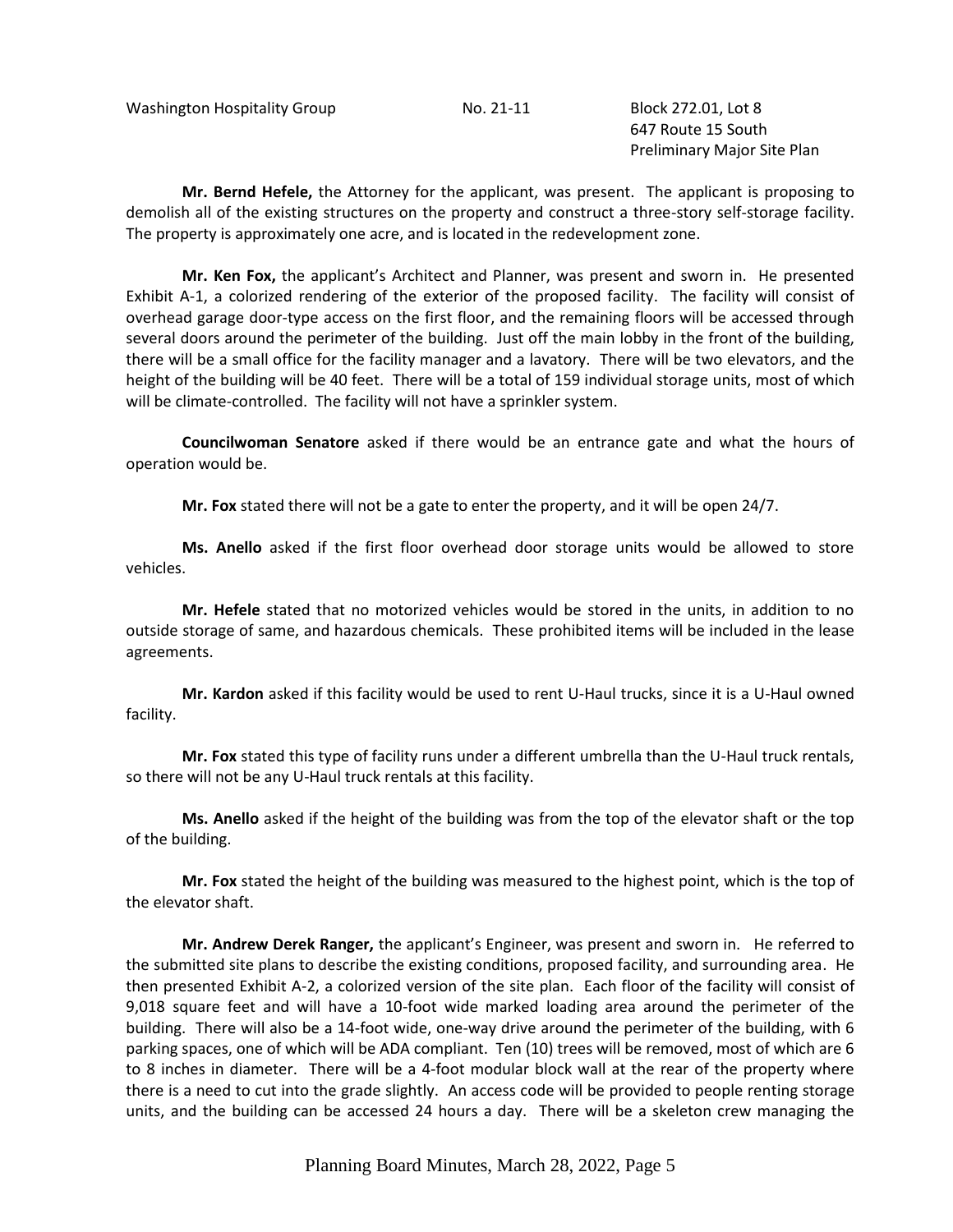facility, and a trash enclosure will not be provided in order to deter dumping of storage unit contents. Any trash generated by the office will be taken home for disposal. With regard to the Fire Official's review letter, they will agree to increase the width of the driveway to accommodate the turning radius of a fire truck. The facility will have a septic and well, and they are proposing two underground chambers to collect roof runoff. With respect to lighting, they will comply with the requirements of the Board Engineer. He then reviewed the landscaping plan and signage. This project requires the following variances: loading area variance and maximum lot disturbance variance.

**Mr. Hefele** wanted to clarify that the business is a 24/7 access facility with security cameras all over the entire building. There will be no outdoor storage. If Natural Gas is available, they will be utilizing it.

**Ms. Anello** asked if there were any items in her report that the applicant would not be able to comply with.

**Mr. Ranger** stated the applicant will be able to comply with all of the items in the report.

**Ms. Anello** asked how many exit doors were in the building.

**Mr. Ranger** stated there are four exit doors. The exit door that is closest to a person's storage unit is the door that they will be able to access.

#### *Chairman Williams opened the meeting to the public.*

**Mr. Brian Pokorny,** a resident at 34 Warren Road, Sparta, was present and sworn in. He explained that his family has been in the self-storage business since 1982, and had the second known facility in New Jersey at that time. He stated that he received approval from the Board for a similar facility on Route 181. He claims his building is smaller, but the Board required him to have bollards at every corner of the building, and a 24-foot wide drive around the building. Within the first week of opening, an eighteen wheeler pulled into his facility and hit one of the bollards. An eighteen wheeler would not be able to enter and exit the applicant's proposed facility. He is also concerned about snow removal and where they would put the snow after it being plowed. He feels the facility is too large for the property.

#### *The public portion is now closed.*

**Mr. Hine** asked for the snow removal concern to be addressed.

**Mr. Ranger** pointed out the areas where the snow could be pushed to on the property.

**Chairman Williams** asked what happens when the part-time management is not at the facility.

**Mr. Hefele** stated that this facility is meant to run on its own. When management is not on site, the facility is being monitored remotely 24/7 by U-Haul.

**Councilwoman Senatore** voiced her concerns about an 18-wheeler trying to drive through the facility. She has worked with large trucks, and they are typically longer than a fire truck.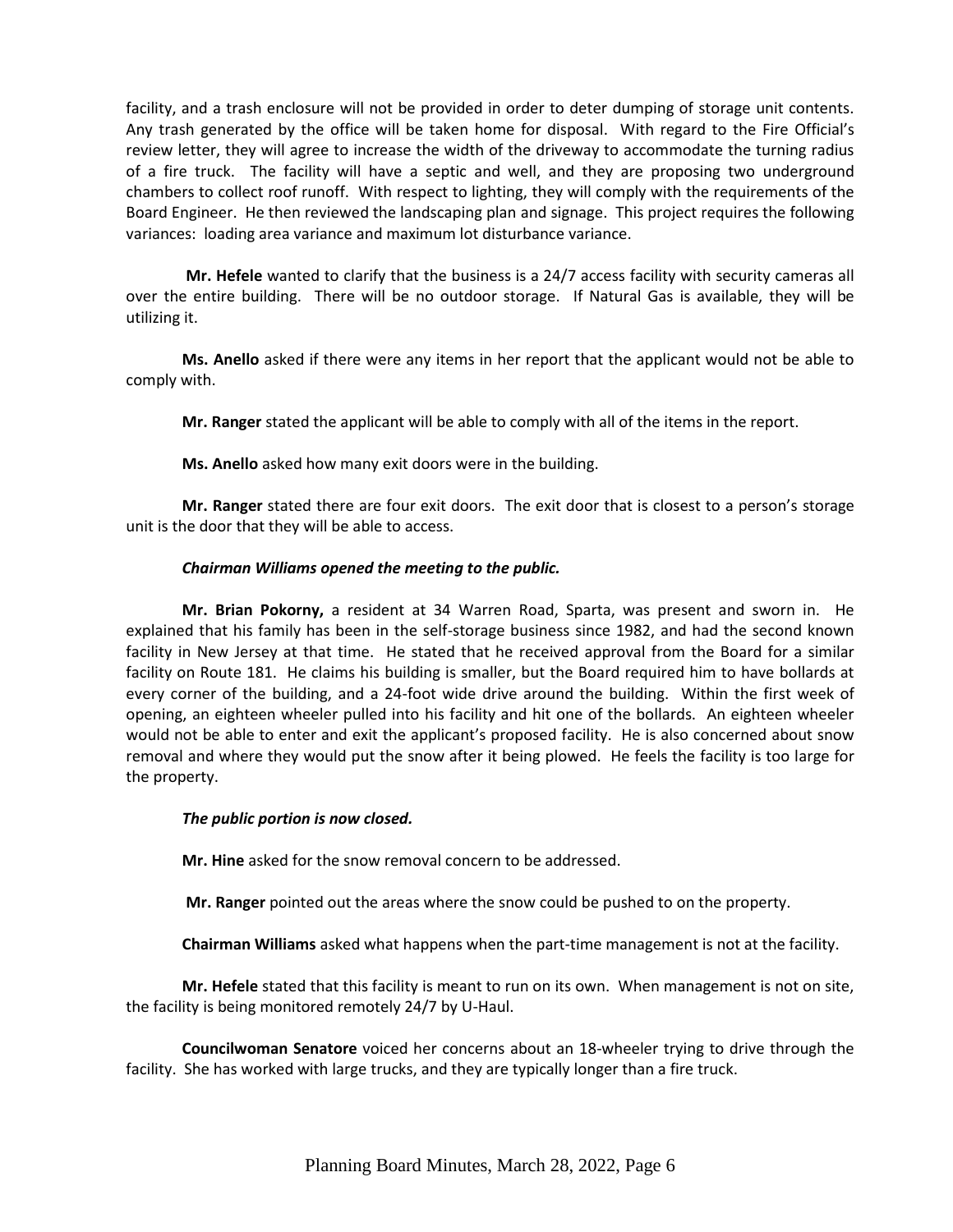**Ms. Anello** stated that any vehicle larger than a 40-foot aerial fire truck could not be accommodated by the facility.

**Mr. Hefele** stated they can make that work.

**Mr. Pokorny** asked why he was required to have one extra parking space and why he was told he could not have a larger building without it requiring a sprinkler system. The applicant is proposing a larger building and is not required to have more than 6 parking spaces, and the building is not required to have a sprinkler system.

**Mr. Hefele** stated that they have a sufficient number of parking spaces as required by Township Ordinance calculation for the type of business. In addition, Mr. Fox already testified that according to Fire Code requirements, the building does not need to have a sprinkler system. With regard to bollards on the site, there are bollards in front of each entrance/egress door and in front of any utility on the site.

**Councilwoman Senatore** asked if this application could be tabled until more information is provided regarding access for tractor trailers on the site.

**Councilwoman Senatore** made a motion to carry the application with no further notice required to Monday, April 25, 2022, so the Board can receive the information they requested on circulation for 18 wheelers, grading, and utilities. **Mayor Wilsusen** seconded the motion.

# **In Favor: Mayor Wilsusen, Councilwoman Senatore, Vice-Chairman Palko, Chief Castimore, Mr. Hine, Mr. DiFrisco, Mr. Deutsch, Chairman Williams.**

Turek No. 22-02 Block 174, Lot 2 125 Castle Rock Road Use Variance

**Mr. DiFrisco, Mayor Wilsusen, and Councilwoman Senatore** recused themselves from the application.

**Mr. Bernd Hefele,** the Attorney for the applicant, was present. He explained the applicant purchased this property a few years ago with six structures (4 residential homes and two accessory structures) on it. They have since received approval from the Board to renovate the main primary structure, remove one of the primary rental structures and accessory structures, in addition to constructing a detached garage. This application proposes to demolish one of the three remaining primary structures, and construct an addition on one of the remaining primary structures. This application will lessen the intensity of the pre-existing, non-conforming use variance.

**Mr. Ken Fox,** the applicant's Architect, was present and sworn in. He then presented Exhibit A-1, existing structures, floor plans and photographs. He then presented Exhibit A-2, a colorized version of sheet Z-1. The applicant is proposing to demolish the structure closest to the primary home, and construct an addition on the structure closest to the road. The addition consists of an attached two-car garage, with two bedrooms and a laundry room over the garage. There are currently separate septic systems for each home, and there are plans to install a new septic system for the structure near the road. As part of the last approval, the Lake Hopatcong Commission requested the applicant to provide a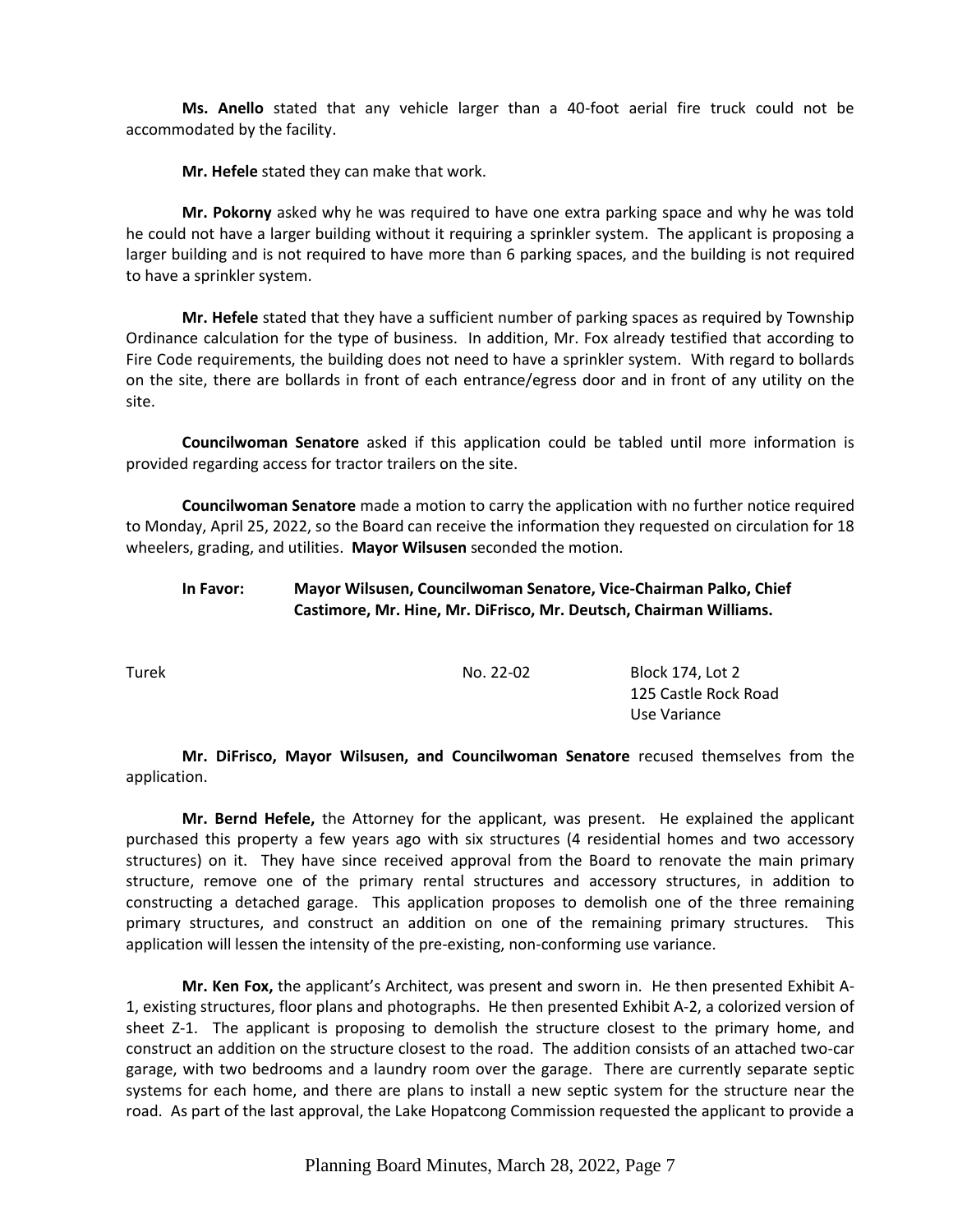rain garden in addition to any proposed landscaping. This condition will still hold true with this application. It was an oversight that the rain garden was not provided on the new plans, but the applicant agrees to comply with all of the concerns in the Lake Hopatcong Commission's letter. The variances required are: front yard setback, side yard setback, accessory structure in a front yard, and use variances. The existing septic encroaches on the neighboring property, and will be removed. He then made reference to the Township Engineer's report. The applicant will be providing the proposed grading, and they will be making application for a revised soil conservation permit.

**Ms. Anello** asked for clarification on whether or not the applicant requires a lot improvement disturbance variance. This project can be viewed as a "phased" project, which would require the variance, but this application by itself would not require a variance.

**Mr. Fox** stated he would prefer to amend the application to include the variance just to be on the safe side. He agreed that the different applications should be looked at as a whole project.

**Mr. Brigliardo** didn't feel that it was appropriate to ask the Board to vote on a variance without having the specifics of the variance.

**Chief Castimore** made a motion to carry the application with no further notice required. **Mr. Small** seconded the motion.

#### *Chairman Williams opened the meeting to the public.*

**Mr. Dennis DiFrisco,** a resident at 121 Castle Rock Road, was present and sworn in. He explained there is a septic tank over the property line. The site plan shows an easement on the property line, when, in fact, there is no easement. The easement shown on the site plan should be removed.

**Mr. Hefele** asked Mr. DiFrisco for a copy of the document, and he would look into it prior to the next meeting.

#### *The public portion was closed.*

**In Favor: Vice-Chairman Palko, Chief Castimore, Mr. Hine, Mr. Deutsch, Mr. Small, and Chairman Williams.**

#### *RESOLUTIONS:*

Jennings No. 20-15 Block 155, Lot 27 211 Espanong Road Use Variance

**Ms. McCormack** stated the resolution should be carried to Monday, April 25, 2022 since the Board has not had a chance to review the revisions.